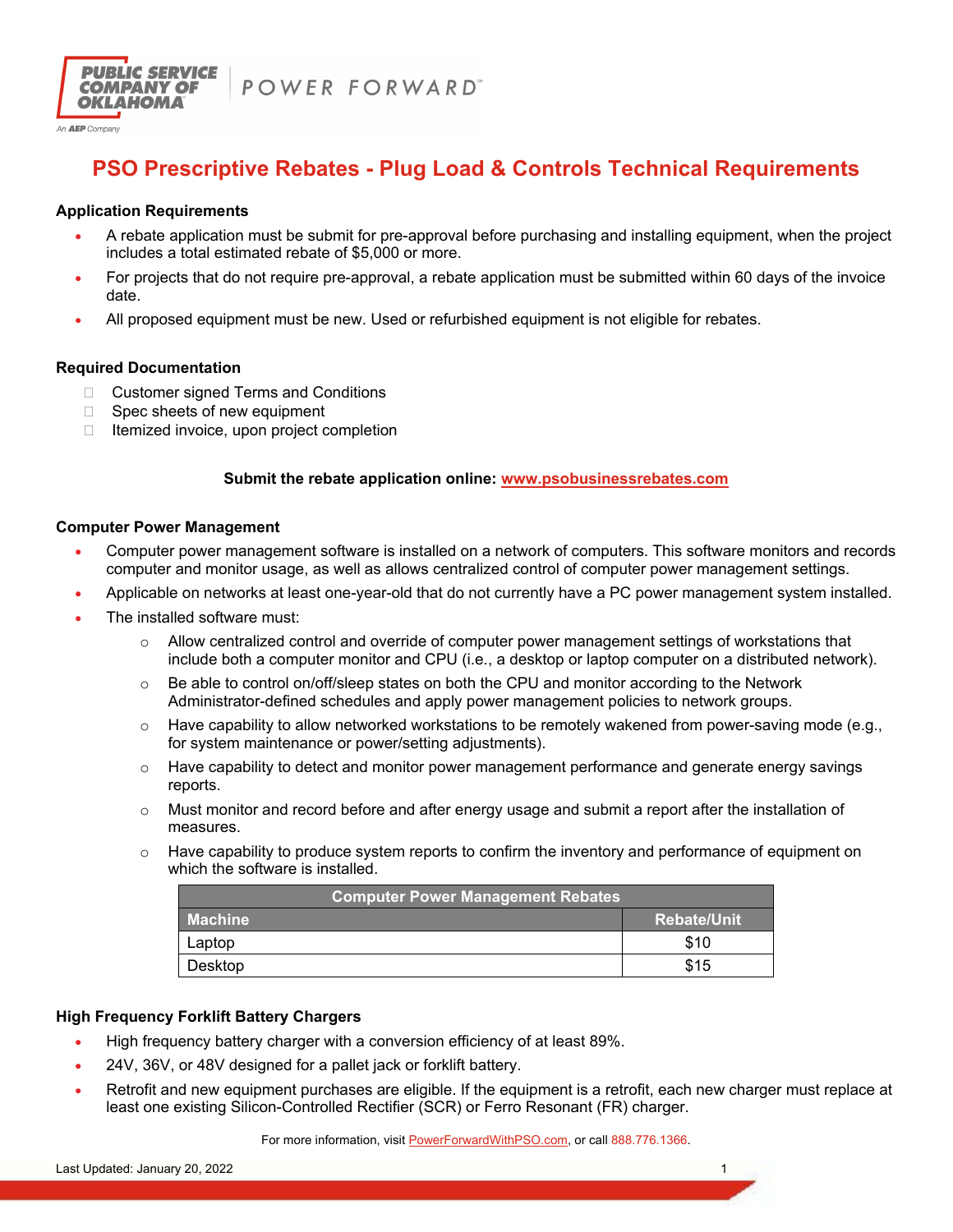

- Rebate cannot exceed 50% of the equipment cost.
- Limit of \$20,000 in rebates per customer.

| <b>Upgrade</b>                          | <b>Rebate/Unit</b> |
|-----------------------------------------|--------------------|
| High Frequency Forklift Battery Charger | \$500              |

#### **Hotel Room HVAC Controls**

- Facility must be a lodging business.
- Rebates are for occupancy-based guest room energy management controls.
- Occupancy control may be room-key activated or sensed due to motion and/or sound and must control the HVAC system serving the room.
- **Front desk control systems and new construction are not eligible.**

| Hotel Room HVAC Controls   |                    |
|----------------------------|--------------------|
| <b>Setback Temperature</b> | <b>Rebate/Room</b> |
| 5 Degrees                  | \$60               |
| 10 Degrees                 | \$80               |

# **Pool Pumps (ENERGY STAR®)**

- This upgrade involves the replacement of a single-speed pool pump with an ENERGY STAR certified variable speed pool pump.
- This upgrade applies to all commercial applications with a pump size up to 3 horsepower (HP). Please use custom application for larger sizes.
- The baseline condition is a 0.5-3 HP standard efficiency single-speed pool pump.
- The high efficiency condition is a 0.5-3 HP ENERGY STAR certified variable speed pool pump.
- Submit documentation of Pool Hours and Operation Months.

| <b>Pool Pump Rebates</b> |                      |                |                    |
|--------------------------|----------------------|----------------|--------------------|
| <b>Open Months</b>       | <b>Open Hours</b>    | Size (HP)      | <b>Rebate/Unit</b> |
|                          | 24/7                 | 0.5            | \$400              |
|                          |                      | 0.75           | \$500              |
|                          |                      | 1              | \$600              |
|                          |                      | 1.5            | \$700              |
|                          |                      | $\overline{2}$ | \$800              |
|                          |                      | 2.5            | \$900              |
|                          |                      | 3              | \$1,000            |
| <b>Year Round</b>        | <b>Limited Hours</b> | 0.5            | \$400              |
|                          |                      | 0.75           | \$500              |
|                          |                      | 1              | \$600              |
|                          |                      | 1.5            | \$700              |
|                          |                      | 2              | \$800              |
|                          |                      | 2.5            | \$900              |
|                          |                      | 3              | \$1000             |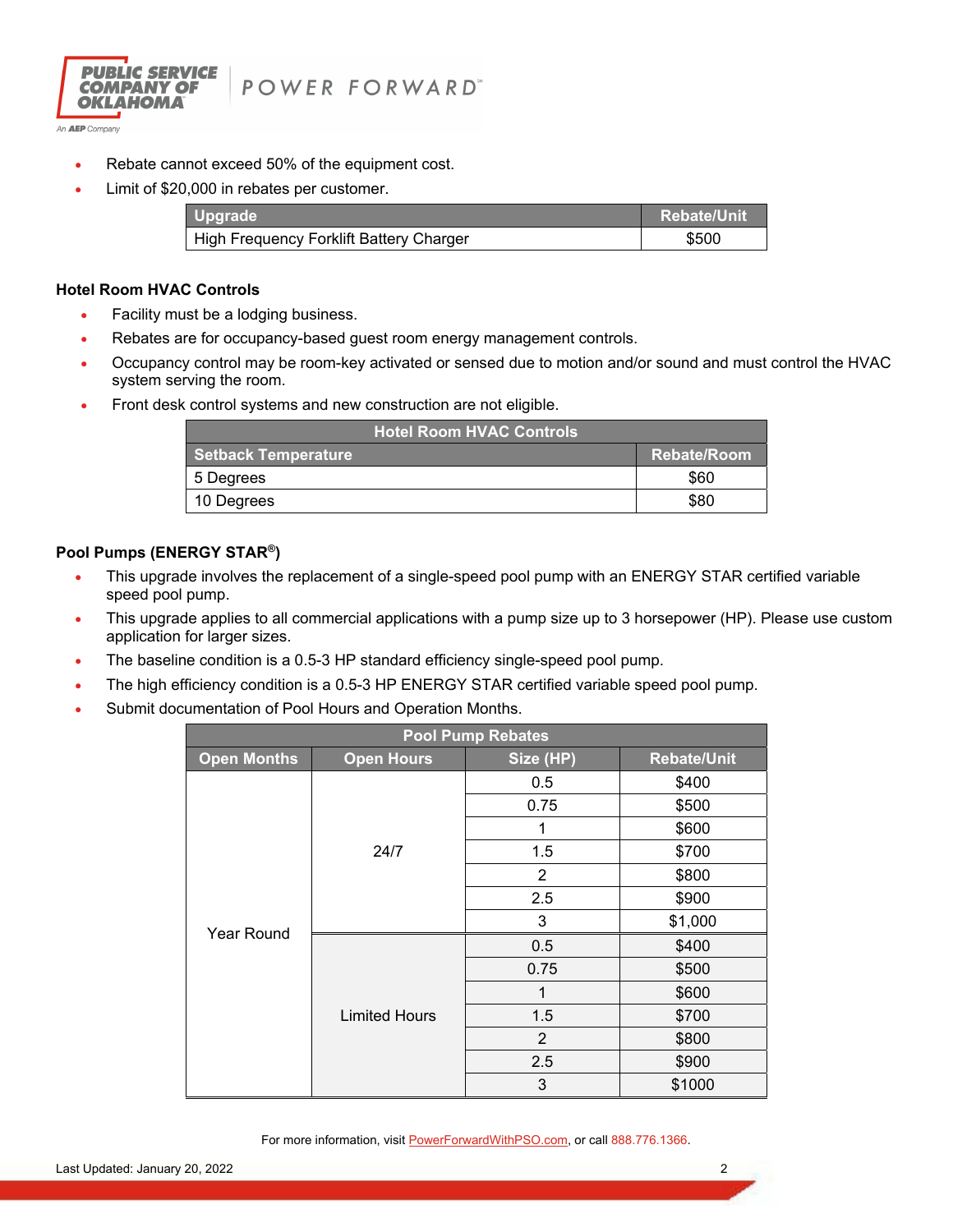



An **AEP** Company

| Pool Pump Rebates - Continued |                      |           |                    |
|-------------------------------|----------------------|-----------|--------------------|
| <b>Open Months</b>            | <b>Open Hours</b>    | Size (HP) | <b>Rebate/Unit</b> |
| Seasonal                      | 24/7                 | 0.5       | \$300              |
|                               |                      | 0.75      | \$375              |
|                               |                      | 1         | \$450              |
|                               |                      | 1.5       | \$525              |
|                               |                      | 2         | \$600              |
|                               |                      | 2.5       | \$675              |
|                               |                      | 3         | \$750              |
|                               | <b>Limited Hours</b> | 0.5       | \$300              |
|                               |                      | 0.75      | \$375              |
|                               |                      | 1         | \$450              |
|                               |                      | 1.5       | \$525              |
|                               |                      | 2         | \$600              |
|                               |                      | 2.5       | \$675              |
|                               |                      | 3         | \$750              |

# **Smart Power Strips**

- Rebate applies to any plug strip that eliminates idle or stand-by power consumption of connected plug-load appliance through the use of an electric load sensor or timer.
- New construction is not eligible.

| Upgrade                  | <b>Rebate/Strip</b> |
|--------------------------|---------------------|
| <b>Smart Power Strip</b> | \$10                |

# **Smart Power Strip with Personal Occupancy Sensor**

- Rebate applies to any plug strip that eliminates idle or stand-by power consumption of connected plug-load appliance through the use of an occupancy sensor.
- New construction is not eligible.

| <b>Personal Occupancy Sensor- Power Strip</b> |                     |  |
|-----------------------------------------------|---------------------|--|
| <b>Wattage Controlled</b>                     | <b>Rebate/Strip</b> |  |
| 25 Watt                                       | \$20                |  |
| 50 Watt                                       | \$30                |  |
| 150 Watt                                      | \$50                |  |

# **Vending Machine Control – Non-refrigerated and Refrigerated**

- Rebates are for controllers for non-refrigerated snack vending machine(s) with mechanisms that function to power down the machine if the surrounding area is vacant. The baseline for this upgrade is an existing 120-volt single phase non-refrigerated snack vending machine, with a lighted display and no existing controls.
- Rebates are for controllers for glass front reach in cooler and refrigerated beverage vending machines, where the controller functions to power down the machine when the surrounding area is vacant (vending machine occupancy control), monitors the room temperature and re-powers the cooling system to maintain a cool product. The